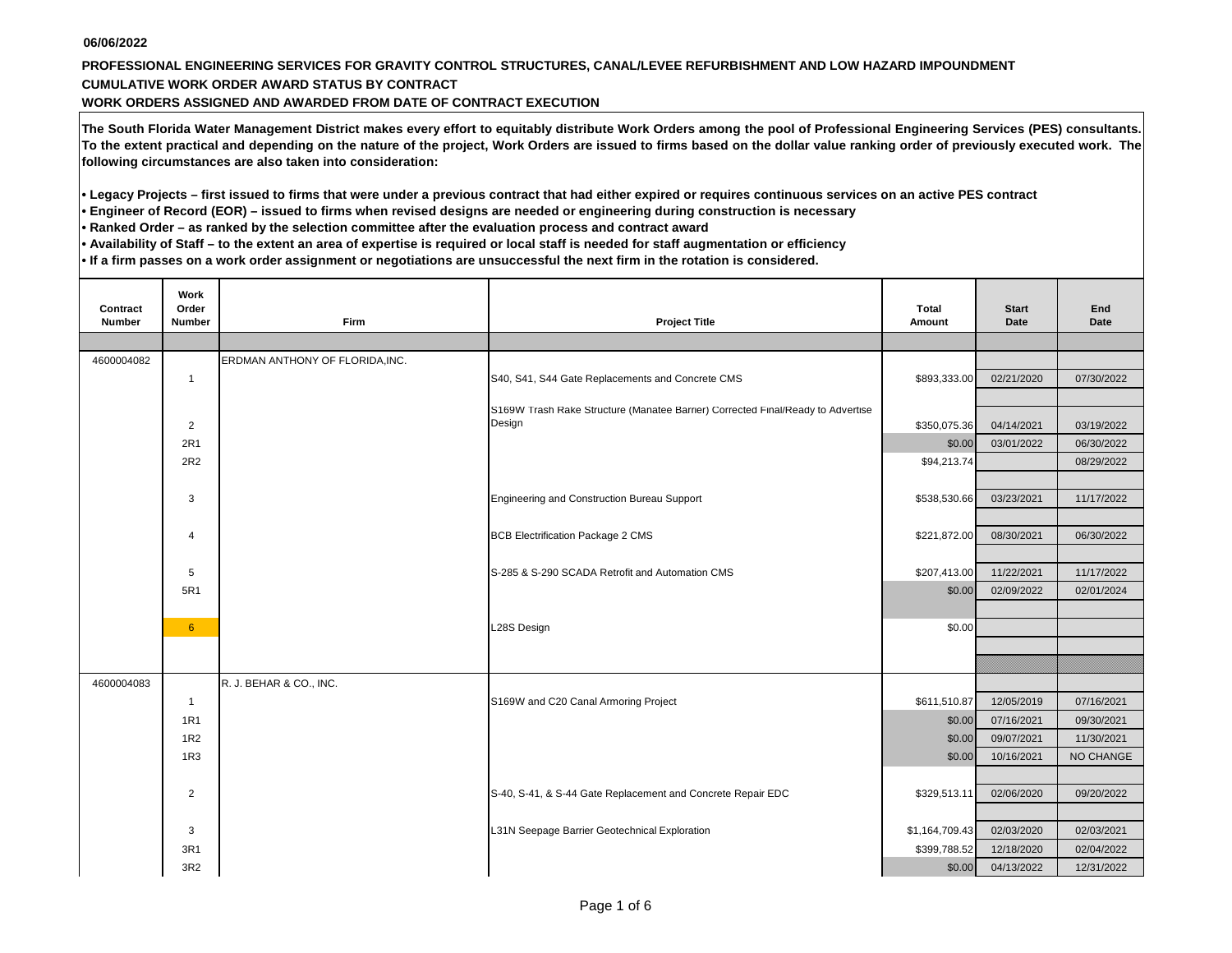|            | 4               |                                      | <b>Streamgauging Assistance</b>                                                                                        | \$35,503.76  | 01/27/2021 | 01/21/2022 |
|------------|-----------------|--------------------------------------|------------------------------------------------------------------------------------------------------------------------|--------------|------------|------------|
|            | 4R1             |                                      |                                                                                                                        | \$0.00       | 01/19/2021 | 11/02/2022 |
|            | 4R2             |                                      |                                                                                                                        | \$44,757.69  | 05/18/2022 | 01/20/2023 |
|            |                 |                                      |                                                                                                                        |              |            |            |
|            | 5               |                                      | Cypress Weir 1 (GOLD4A) Relocation Design EDC (EOR)                                                                    | \$165,178.77 | 05/20/2021 | 10/02/2022 |
|            |                 |                                      |                                                                                                                        |              |            |            |
|            |                 |                                      |                                                                                                                        |              |            |            |
|            | 6               |                                      | S-135 Bypass Culvert and Dike Repairs EDC                                                                              | \$130,539.71 | 07/19/2021 | 02/28/2022 |
|            |                 |                                      |                                                                                                                        |              |            |            |
|            | $\overline{7}$  |                                      | 8.5 SMA Limited Curtain Wall Design EDC                                                                                | \$315,231.23 | 05/05/2021 | 05/05/2022 |
|            | 7R1             |                                      |                                                                                                                        | \$499,995.64 | 11/15/2021 | 09/02/2022 |
|            |                 |                                      |                                                                                                                        |              |            |            |
|            | 8               |                                      | S-151 Structure Replacement and Automation Completion CMS                                                              | \$296,216.12 | 06/09/2012 | 11/12/2022 |
|            |                 |                                      |                                                                                                                        |              |            |            |
| 4600004084 |                 | MOCK ROOS & ASSOCS, INC.             |                                                                                                                        |              |            |            |
|            | $\mathbf{1}$    |                                      | S-140 Pump Station Improvements                                                                                        | \$148,469.69 | 02/03/2020 | 04/30/2020 |
|            | 1R1             |                                      |                                                                                                                        | \$0.00       | 04/08/2020 | 06/30/2020 |
|            | 1R2             |                                      |                                                                                                                        | \$0.00       | 06/25/2020 | 08/25/2020 |
|            | 1R3             |                                      |                                                                                                                        | \$0.00       | 08/21/2020 | 10/24/2020 |
|            | 1R4             |                                      |                                                                                                                        | \$0.00       | 10/15/2020 | 12/23/2020 |
|            | 1R <sub>5</sub> |                                      |                                                                                                                        | \$7,030.00   | 12/14/2020 | 03/23/2021 |
|            |                 |                                      |                                                                                                                        |              |            |            |
|            |                 |                                      |                                                                                                                        |              |            |            |
|            | $\overline{2}$  |                                      | C139 FEB Inflow Structures Automation and Gate Replacement                                                             | \$438,663.00 | 04/17/2020 | 04/17/2022 |
|            | 2R1             |                                      |                                                                                                                        | \$202,691.00 | 10/11/2020 | 06/17/2022 |
|            |                 |                                      |                                                                                                                        |              |            |            |
|            | 3               |                                      | Zipprer Canal Bridge Replacement (C-37) CMS                                                                            | \$285,204.00 | 10/11/2020 | 07/31/2021 |
|            | 3R1             |                                      |                                                                                                                        | \$0.00       | 08/02/2021 | 10/06/2021 |
|            |                 |                                      |                                                                                                                        |              |            |            |
|            | 4               |                                      | Underground Storage Tank and Generator Replacement Project                                                             | \$271,455.90 | 02/12/2021 | 02/04/2022 |
|            | 4R1             |                                      |                                                                                                                        | \$127,742.40 | 05/13/2021 | 04/29/2022 |
|            | 4R2             |                                      |                                                                                                                        | \$0.00       | 04/05/2022 | 11/30/2022 |
|            | 4R3             |                                      |                                                                                                                        | \$8,778.00   |            | 12/21/2022 |
|            |                 |                                      |                                                                                                                        |              |            |            |
|            | 5               | (WO TERMINATED-INSUFFICIENT FUNDING) | Infrastructure Management Staff Augmentation                                                                           | \$0.00       | 10/04/2021 | 10/25/2021 |
|            |                 |                                      |                                                                                                                        |              |            |            |
|            | 6               |                                      | CM and Testing for BCB Cypress Canal Control Structure 1                                                               | \$321,618.28 | 05/03/2021 | 09/15/2022 |
|            |                 |                                      |                                                                                                                        |              |            |            |
|            |                 |                                      |                                                                                                                        |              |            |            |
|            |                 |                                      | <b>BCB Cypress Canal Improvement project</b>                                                                           | \$0.00       |            |            |
|            |                 |                                      |                                                                                                                        |              |            |            |
| 4600004085 |                 | TAYLOR ENGINEERING, INC.             |                                                                                                                        |              |            |            |
|            | $\overline{1}$  |                                      | BCB Miller and C-1 Connector Canals and C-1 Control Structure Hydrologic &<br>Hydraulic Assessment/Survey/Geotechnical | \$604,422.00 | 01/23/2020 | 07/31/2021 |
|            | 1R1             |                                      |                                                                                                                        | \$37,421.13  | 06/30/2020 | 03/26/2021 |
|            |                 |                                      |                                                                                                                        |              |            |            |
|            | <b>1R2</b>      |                                      |                                                                                                                        | \$17,950.06  | 11/10/2020 | 07/02/2021 |
|            | <b>1R3</b>      |                                      |                                                                                                                        | \$89,922.00  | 02/23/2021 | 09/14/2021 |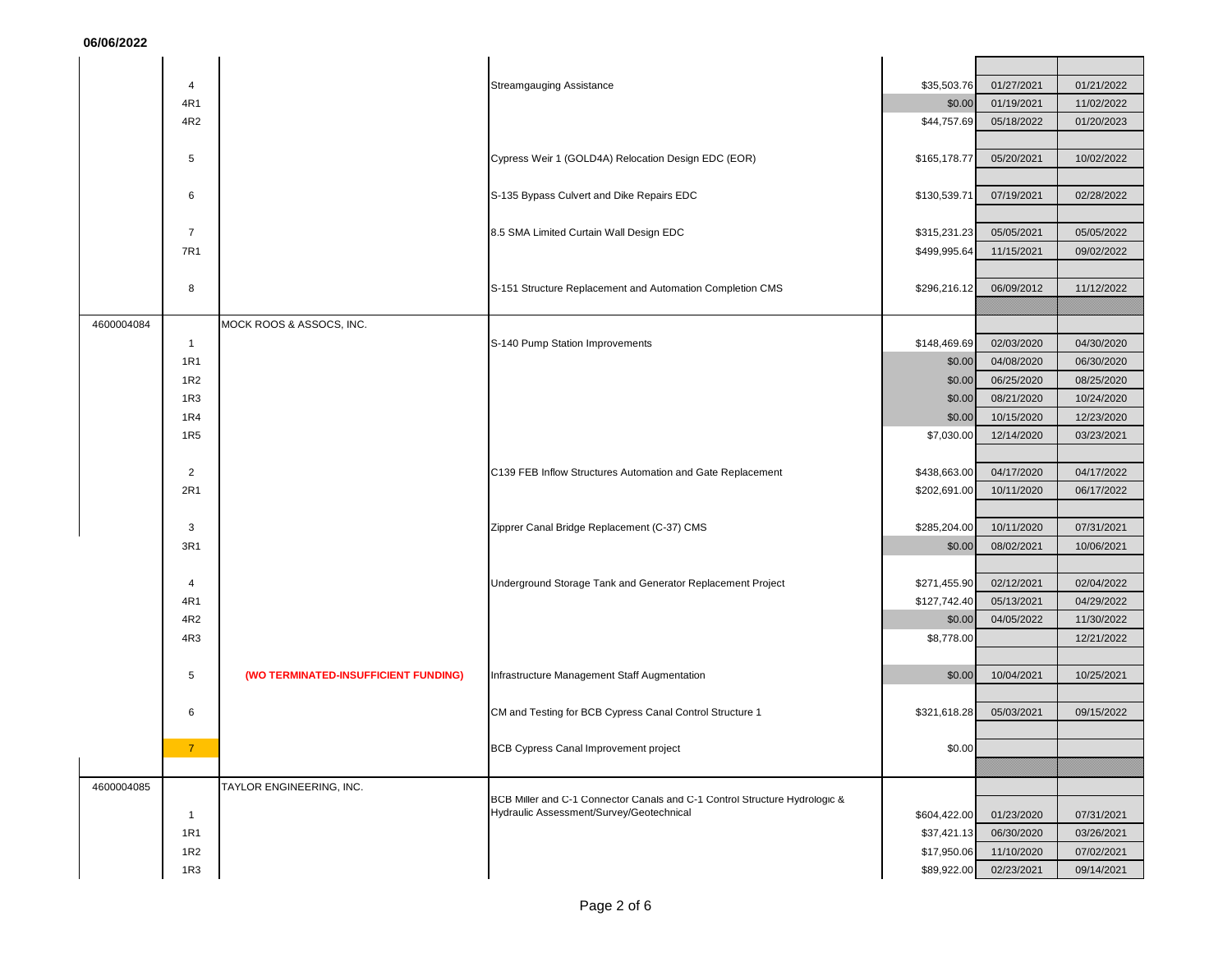|            | $\overline{2}$  |                       | Flood Protection Level of Service (FPLOS) in Broward County                                                 | \$432,744.00 | 01/30/2020 | 07/31/2021 |
|------------|-----------------|-----------------------|-------------------------------------------------------------------------------------------------------------|--------------|------------|------------|
|            | 2R1             |                       |                                                                                                             | \$0.00       | 02/10/2020 | No Change  |
|            | 2R2             |                       |                                                                                                             | \$14,186.00  | 03/23/2021 | 08/31/2021 |
|            | 2R3             |                       |                                                                                                             | \$0.00       | 08/10/2021 | 09/30/2021 |
|            |                 |                       |                                                                                                             |              |            |            |
|            | 3               |                       | Watersheds C-8 And C-9 Flood Protection Level Of Service Assessment For Future<br>Sea Level Rise Conditions | \$117,199.00 | 05/01/2020 | 11/30/2020 |
|            | 3R1             |                       |                                                                                                             | \$0.00       | 11/24/2020 | 12/31/2020 |
|            | 3R <sub>2</sub> |                       |                                                                                                             | \$0.00       | 12/22/2020 | 01/31/2021 |
|            |                 |                       |                                                                                                             |              |            |            |
|            | 4               |                       | Feasibility Study of Regional Storage Facility in Northern Golden Gates Estates                             | \$323,584.00 | 07/29/2020 | 09/15/2021 |
|            | 4R1             |                       |                                                                                                             | \$0.00       | 08/25/2021 | 01/28/2022 |
|            | 4R2             |                       |                                                                                                             | \$0.00       | 01/26/2022 | 03/31/2022 |
|            | 4R3             |                       |                                                                                                             | \$0.00       | 03/30/2022 | 05/13/2022 |
|            | 4R4             |                       |                                                                                                             | \$0.00       | 05/12/2022 | 06/13/2022 |
|            |                 |                       |                                                                                                             |              |            |            |
|            | 5               |                       | C8 & C9 Watershed FPLOS                                                                                     | \$890,168.00 | 05/21/2021 | 09/30/2022 |
|            |                 |                       |                                                                                                             |              |            |            |
|            | 6               |                       | S-351 & S-354 Crane Modification CF/RTA Design                                                              | \$19,541.00  | 10/25/2021 | 04/30/2022 |
|            | 6R1             |                       |                                                                                                             | \$0.00       | 04/27/2021 | 05/30/2022 |
|            | 6R2             |                       |                                                                                                             | \$27,133.50  |            | 10/31/2022 |
|            | 7 <sup>7</sup>  |                       | C-7 FPLOS Phase II                                                                                          |              |            |            |
|            |                 |                       |                                                                                                             | \$0.00       |            |            |
|            |                 |                       |                                                                                                             |              |            |            |
| 4600004086 |                 | CES CONSULTANTS, INC. |                                                                                                             |              |            |            |
|            | $\mathbf{1}$    |                       | G310, G335, G370 & G372 Tower Grounding Modification                                                        | \$132,785.48 | 11/19/2019 | 09/30/2020 |
|            | 1R1             |                       |                                                                                                             | \$0.00       | 09/24/2020 | 10/30/2020 |
|            |                 |                       |                                                                                                             |              |            |            |
|            | 2               |                       | Engineering and Construction Bureau Support                                                                 | \$245,310.00 | 12/23/2019 | 09/30/2020 |
|            | 2R1             |                       |                                                                                                             | \$81,770.00  | 09/18/2020 | 12/31/2020 |
|            | 2R2             |                       |                                                                                                             | \$224,867.50 | 11/24/2020 | 08/31/2021 |
|            | 2R3             |                       |                                                                                                             | \$327,080.00 | 09/30/2021 | 09/30/2022 |
|            |                 |                       |                                                                                                             |              |            |            |
|            | 3               |                       | <b>Streamgauging Assistance</b>                                                                             | \$29,523.53  | 01/14/2020 | 09/30/2020 |
|            | 3R1             |                       |                                                                                                             | \$2,500.00   | 06/30/2020 | No Change  |
|            | 3R2             |                       |                                                                                                             | \$12,000.00  | 09/04/2020 | 12/31/2020 |
|            | 3R3             |                       |                                                                                                             | \$28,000.00  | 12/08/2020 | 09/30/2021 |
|            | 3R4             |                       |                                                                                                             | \$0.00       | 09/22/2021 | 12/31/2021 |
|            | 3R5             |                       |                                                                                                             | \$0.00       | 12/10/2021 | 09/30/2022 |
|            | 3R6             |                       |                                                                                                             | \$26,089.00  | 05/18/2022 | No Change  |
|            |                 |                       | Zipprer Canal Bridge Replacement (C-37)                                                                     | \$287,922.32 | 04/01/2020 | 09/14/2021 |
|            | 4<br>4R1        |                       |                                                                                                             | \$47,078.14  | 0810/20    |            |
|            |                 |                       |                                                                                                             |              |            | No Change  |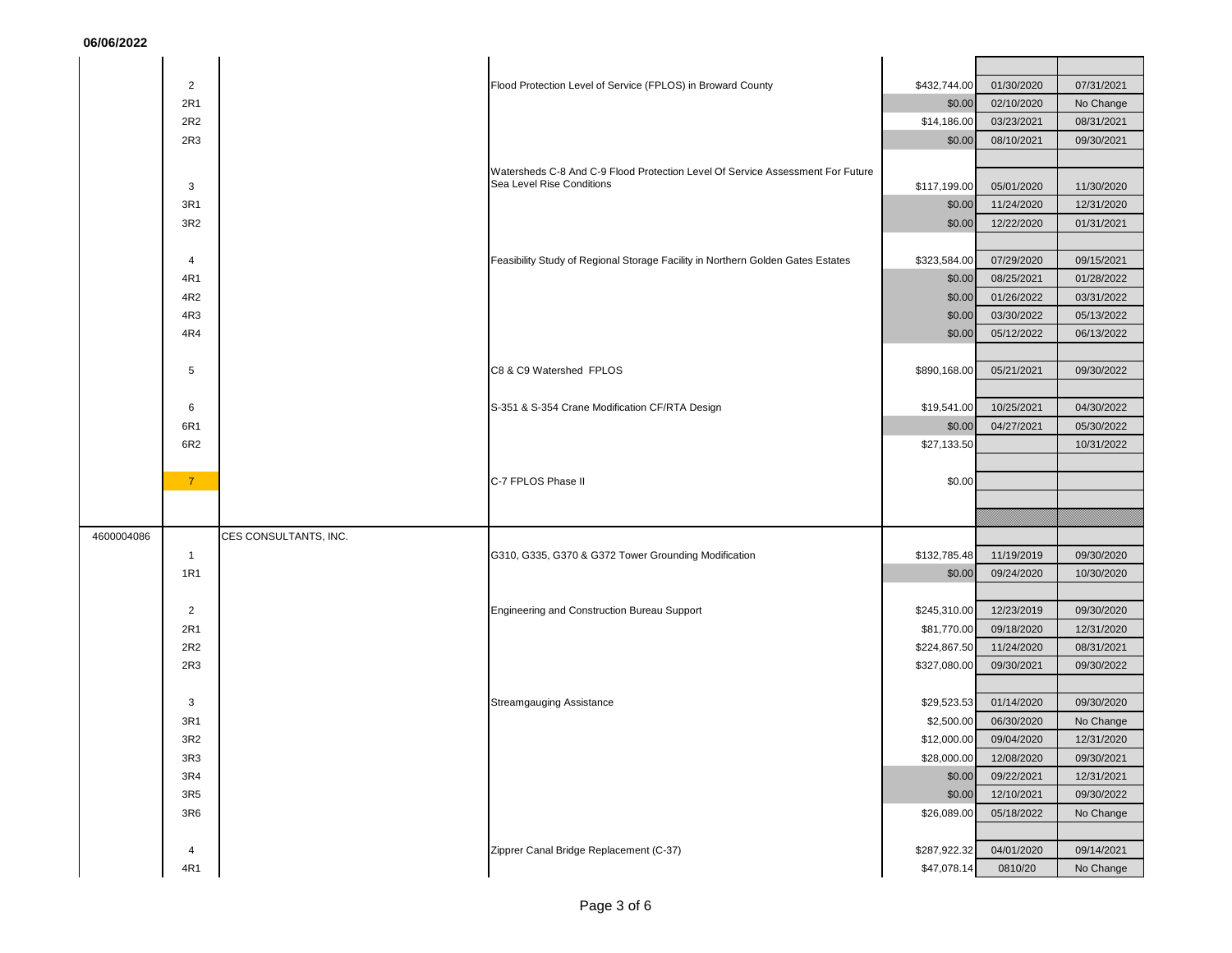|            | 4R2             |                                          |                                                                                 | \$0.00                       | 08/28/2020               | 09/14/2020              |
|------------|-----------------|------------------------------------------|---------------------------------------------------------------------------------|------------------------------|--------------------------|-------------------------|
|            |                 |                                          |                                                                                 |                              |                          |                         |
|            |                 |                                          | Manatee Protection Gate Control Panel Replacement Corrected Final/RTA Design    |                              |                          |                         |
|            | 5<br>5R1        |                                          |                                                                                 | \$147,946.01<br>$-$7,786.21$ | 03/20/2020<br>11/23/2020 | 03/31/2021<br>No Change |
|            | 5R2             |                                          |                                                                                 | \$0.00                       | 03/05/2021               | 04/30/2021              |
|            | 5R3             |                                          |                                                                                 | \$0.00                       | 04/21/2021               | 07/30/2021              |
|            | 5R4             |                                          |                                                                                 | \$15,371.88                  | 07/28/2021               | 01/30/2022              |
|            | 5R5             |                                          |                                                                                 | $-$15,371.88$                | 11/30/2021               | 05/30/2022              |
|            |                 |                                          |                                                                                 |                              |                          |                         |
|            | 6               |                                          | Miller 3 Weir Gate Replacement                                                  | \$205,891.02                 | 07/14/2020               | 11/01/2021              |
|            | 6R1             |                                          |                                                                                 | \$0.00                       | 10/21/2021               | 03/31/2022              |
|            |                 |                                          |                                                                                 |                              |                          |                         |
|            | $\overline{7}$  |                                          | Zipprer Canal Bridge Replacement (C-37) EDC                                     | \$69,247.96                  | 10/11/2020               | 08/01/2021              |
|            | 7R1             |                                          |                                                                                 | \$0.00                       | 08/02/2021               | 10/06/2021              |
|            | 8               |                                          | Homestead FS Building Replacement D/B Construction CMS                          | \$697,028.40                 | 02/10/2021               | 11/12/2022              |
|            |                 |                                          |                                                                                 |                              |                          |                         |
|            | 9               |                                          | S-65A Access Road C-38A Bridge Corrected Final/Ready To Advertise Design        | \$345,091.93                 | 08/04/2021               | 01/26/2022              |
|            | 9R1             |                                          |                                                                                 | \$3,273.04                   | 10/29/2021               | 05/01/2022              |
|            |                 |                                          |                                                                                 |                              |                          |                         |
|            | 10 <sup>°</sup> |                                          | <b>Butterfly Valve Replacement CMS</b>                                          | \$0.00                       |                          |                         |
|            |                 |                                          |                                                                                 |                              |                          |                         |
| 4600004087 |                 | ARDURRA GROUP, INC. fka KING ENGINEERING |                                                                                 |                              |                          |                         |
|            | $\overline{1}$  |                                          | Coastal Structures Resiliency - Miami Dade County Feasibility Study             | \$355,960.00                 | 01/14/2020               | 08/30/2020              |
|            |                 |                                          |                                                                                 |                              |                          |                         |
|            | $\overline{2}$  |                                          | Staff Augmentation to Support Flood Protection Level of Service (FPLOS) Program | \$449,168.04                 | 01/14/2020               | 12/31/2020              |
|            | 2R1             |                                          |                                                                                 | \$49,701.57                  | 08/13/2020               | No Change               |
|            | 2R2             |                                          |                                                                                 | \$0.00                       | 12/07/2020               | 01/31/2021              |
|            |                 |                                          |                                                                                 |                              |                          |                         |
|            | 3               |                                          | Flow Data Improvement at Coastal Spillways and Other District Structures        | \$230,180.00                 | 12/01/2019               | 12/30/2020              |
|            | 3R1             |                                          |                                                                                 | \$155,537.23                 | 01/11/2021               | 12/30/2021              |
|            | 3R2             |                                          |                                                                                 | \$235,704.32                 | 10/19/2021               | 11/12/2022              |
|            | $\overline{4}$  |                                          |                                                                                 | \$246,721.24                 | 01/07/2020               | 05/31/2021              |
|            | 4R1             |                                          | Vertical Datum Upgrade Implementation                                           | \$0.00                       | 04/02/2021               | 06/30/2021              |
|            |                 |                                          |                                                                                 |                              |                          |                         |
|            |                 |                                          |                                                                                 |                              |                          |                         |
|            | 5               |                                          |                                                                                 | \$79,539.68                  | 01/13/2020               | 09/30/2020              |
|            | 5R1             |                                          | Right-of-Way Section Support                                                    | \$128,595.28                 | 09/17/2020               | 09/30/2021              |
|            | 5R2             |                                          |                                                                                 | \$180,801.28                 | 10/26/2021               | 09/30/2022              |
|            |                 |                                          |                                                                                 |                              |                          |                         |
|            | 6               |                                          | Hydrologic Data Quality Assurance For Stormwater Treatment Areas                | \$74,093.39                  | 06/26/2020               | 01/29/2021              |
|            | 6R1             |                                          |                                                                                 | \$21,165.67                  | 01/15/2021               | 03/31/2021              |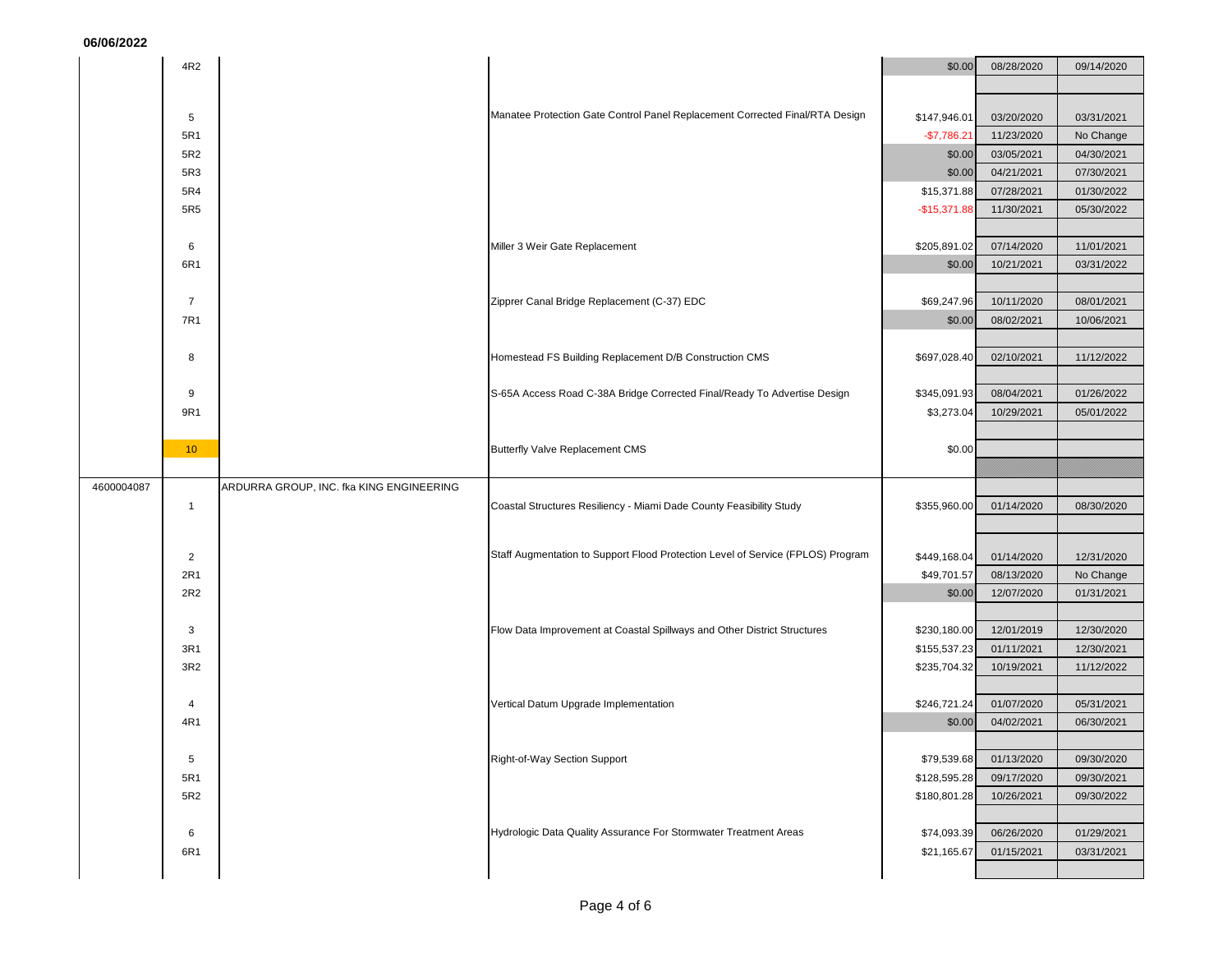|            | $\overline{7}$  | Staff Augmentation to Support FPLOS                                                             | \$298,709.12              | 01/04/2021 | 09/30/2021              |
|------------|-----------------|-------------------------------------------------------------------------------------------------|---------------------------|------------|-------------------------|
|            | 7R1             |                                                                                                 | \$0.00                    | 09/14/2021 | 02/28/2022              |
|            | 7R2             |                                                                                                 | \$578,180.00              | 11/17/2021 | 11/12/2022              |
|            |                 |                                                                                                 |                           |            |                         |
|            | 8               | Lainhart and Masten Dam Assessment Preliminary Structual Condition Assessment<br>Services (EOR) | \$12,545.00               | 06/08/2021 | 09/30/2021              |
|            |                 |                                                                                                 |                           |            |                         |
|            |                 | C-25 Canal Banks Repair Project Construction Inspection and Material Testing                    |                           |            |                         |
|            | 9               | Services                                                                                        | \$490,749.24              | 10/13/2021 | 11/12/2022              |
|            | 9R1             |                                                                                                 | \$31,029.25               | 03/08/2022 | 04/25/2023              |
|            |                 | LD-1 Canal Bank Stabilization, Construction Inspection and Material Testing Services            |                           |            |                         |
|            | 10 <sup>°</sup> | Project                                                                                         | \$0.00                    |            |                         |
|            |                 |                                                                                                 |                           |            |                         |
|            |                 |                                                                                                 |                           |            |                         |
| 4600004089 |                 | CHEN MOORE & ASSOCS, INC.                                                                       |                           |            |                         |
|            | $\overline{1}$  | <b>BCB Electrification Package 1 CMS</b>                                                        | \$126,630.17              | 03/02/2020 | 12/31/2020              |
|            | <b>1R1</b>      |                                                                                                 | \$0.00                    | 12/16/2020 | 04/30/2021              |
|            | 1R2             |                                                                                                 | \$0.00                    | 04/19/2021 | 09/30/2021              |
|            | 1R3             |                                                                                                 | \$108,963.94              | 12/01/2021 | 03/01/2022              |
|            | $\overline{2}$  | S6 Pump station refurbishment and new G6A pump station                                          | \$185,959.34              | 06/17/2020 | 02/24/2021              |
|            | 2R1             |                                                                                                 | \$0.00                    | 02/16/2021 | 05/30/2021              |
|            | 2R2             |                                                                                                 | \$25,148.50               | 07/07/2021 | 09/30/2021              |
|            |                 |                                                                                                 |                           |            |                         |
|            |                 | Lake Okeechobee Watershed Upstream Monitoring Network Hydrologic Evaluations                    |                           |            |                         |
|            | 3               |                                                                                                 | \$64,900.52               | 08/20/2020 | 06/01/2022              |
|            | 3R1<br>3R2      |                                                                                                 | \$30,108.31<br>\$5,490.72 | 05/26/2021 | No Change<br>08/15/2022 |
|            |                 |                                                                                                 |                           |            |                         |
|            |                 | FPLOS Assessment for Current and Future Conditions in C2,C3,C5, and C6                          |                           |            |                         |
|            | $\overline{4}$  | watersheds in Miami Dade                                                                        | \$604,629.57              | 01/04/2021 | 07/31/2022              |
|            |                 |                                                                                                 |                           |            |                         |
|            | 5               | STA-1W Structure Refurbishments                                                                 | \$365,918.94              | 01/07/2021 | 01/29/2022              |
|            | 5R1             |                                                                                                 | \$222,850.46              | 02/02/2022 | 08/31/2022              |
|            | 6               | Scada Site Replacement - STA 5/6 - Hendry County Design Services                                | \$460,942.54              | 07/29/2021 | 04/28/2022              |
|            | 6R1             |                                                                                                 | \$55,976.50               | 11/15/2021 | 05/19/2022              |
|            |                 |                                                                                                 |                           |            |                         |
|            | $\overline{7}$  | Engineering & Construction Bureau Support (CEPP-N)                                              | \$498,787.20              | 03/15/2021 | 09/30/2022              |
|            |                 |                                                                                                 |                           |            |                         |
|            | 8               | Flood Damage Cost Estimate Desktop Tool Development                                             | \$119,160.48              | 05/08/2021 | 02/07/2022              |
|            |                 |                                                                                                 |                           |            |                         |
|            | 9               | Statewide Model Management System - QA Reviewer Support                                         | \$19,669.00               | 08/19/2021 | 12/30/2021              |
|            |                 |                                                                                                 |                           |            |                         |
|            | 10              | STA-1E Cell 2 Outflow Structure - Emergency Generator                                           | \$206,768.85              | 02/04/2022 | 02/05/2023              |
|            |                 |                                                                                                 |                           |            |                         |
|            | 11              | Statewide Model Management System (SMMS) Support                                                | \$870,713.26              |            | 11/12/2024              |
|            |                 |                                                                                                 |                           |            |                         |